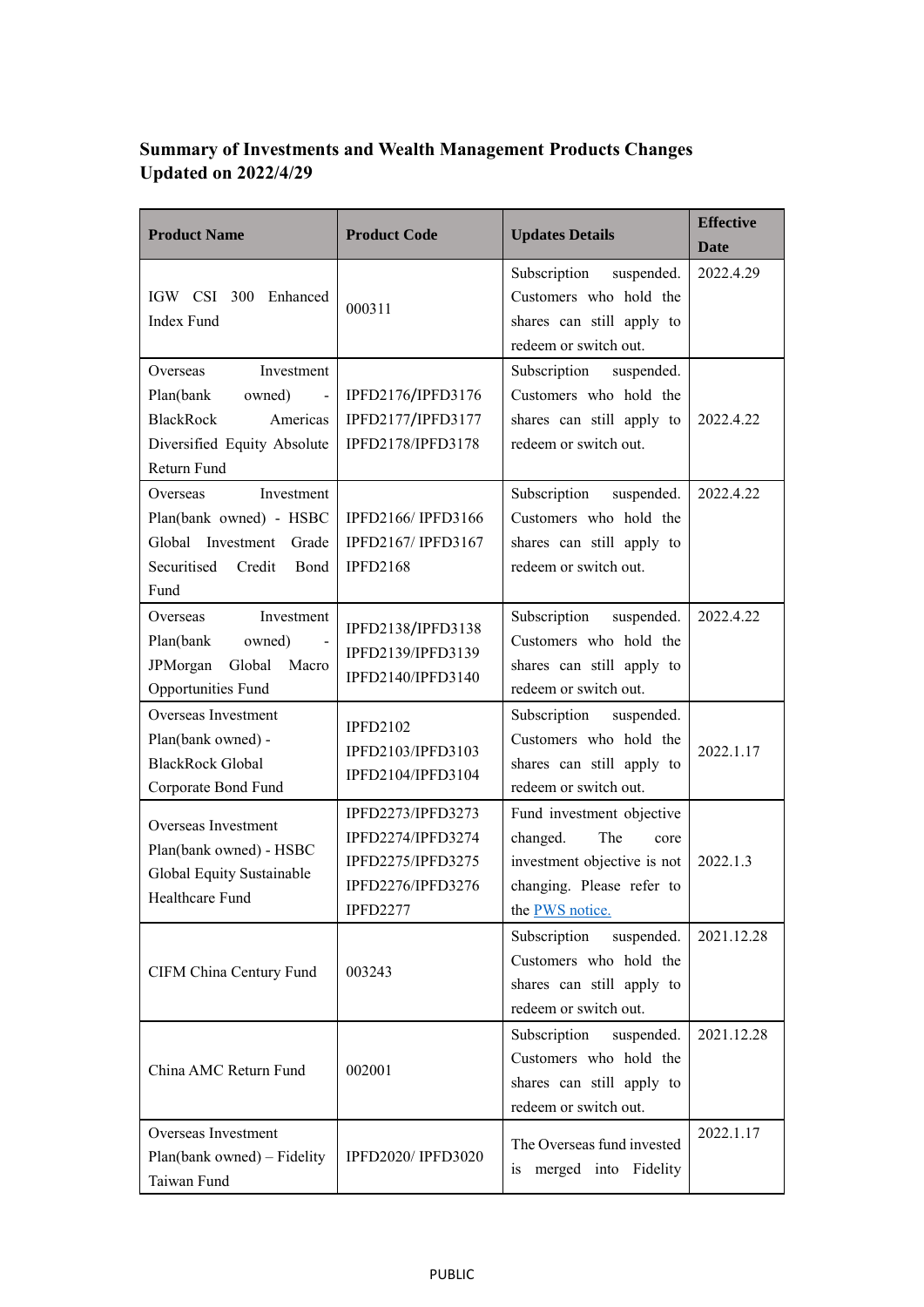|                                |                    | Greater China Fund. Please   |           |
|--------------------------------|--------------------|------------------------------|-----------|
|                                |                    | refer to the PWS notice.     |           |
| Overseas Investment            |                    | Subscription<br>suspended.   | 2021.8.18 |
| Plan(bank owned) - Invesco     | IPFD2032/IPFD3032  | Customers who hold the       |           |
| Pan European High Income       |                    | shares can still apply to    |           |
| Fund                           |                    | redeem or switch out.        |           |
| Overseas Investment            | <b>IPFD2070</b>    | Fund investment objective    | 2021.5.26 |
| Plan(bank owned) - HSBC        | IPFD2071/IPFD3071  | changed. The core            |           |
| Global Equity Volatility       | IPFD2072/IPFD3072  | investment objective is      |           |
| Focused Fund                   | IPFD2073/IPFD3073  | not changing. Please refer   |           |
|                                | IPFD2074/IPFD3074  | to the <b>PWS</b> notice.    |           |
|                                | IPFD2075/IPFD3075  |                              |           |
| Overseas Investment            |                    | The Overseas fund            | 2021.5.25 |
| Plan(bank owned) - HSBC        | IPFD2041/ IPFD3041 | invested will be liquidated. |           |
| China Consumer                 | IPFD2042/IPFD3042  | The Please refer to the      |           |
| Opportunities Fund             |                    | PWS notice.                  |           |
| Overseas Investment            |                    | The Overseas fund            | 2021.5.10 |
| Plan(bank owned) - HSBC        | IPFD2011/IPFD3011  | invested will be liquidated. |           |
| <b>Emerging Wealth Fund</b>    |                    | Please refer to the PWS      |           |
| (Suspended)                    |                    | notice.                      |           |
| Overseas Investment            |                    | Fund Name change to          | 2021.4.19 |
| Plan(bank owned) - HSBC        | IPFD2068/IPFD3068  | "HSBC Euroland Value         |           |
| <b>Euroland Value Fund</b>     | IPFD2105/IPFD3105  | Fund". No adjustment on      |           |
|                                |                    | the offshore fund's          |           |
|                                |                    | investment objective.        |           |
| Overseas Investment            | IPFD2082/IPFD3082  | Subscription suspended.      | 2021.4.16 |
| Plan(bank owned) -             | IPFD2081/IPFD3081  | Customers who hold the       |           |
| <b>BlackRock Global Equity</b> | <b>IPFD2080</b>    | shares can still apply to    |           |
| Income Fund                    | <b>IPFD2101</b>    | redeem or switch out.        |           |
| Overseas Investment            |                    | Subscription suspended.      | 2021.4.16 |
| Plan(bank owned) -HSBC         | IPFD2041/ IPFD3041 | Customers who hold the       |           |
| China Consumer                 | IPFD2042/IPFD3042  | shares can still apply to    |           |
| Opportunities Fund             |                    | redeem or switch out.        |           |
| LUT-HSBC Jintrust Core         |                    | Subscription suspended.      | 2021.4.16 |
| <b>Strategy Fund</b>           | 004350             | Customers who hold the       |           |
|                                |                    | shares can still apply to    |           |
|                                |                    | redeem or switch out.        |           |
| Overseas Investment            | IPFD2025/IPFD3025  | Fund name changed to         | 2020.8.14 |
| Plan(bank owned) - Invesco     | IPFD2026/IPFD3026  | Invesco Asia Asset           |           |
| Asia Balanced                  |                    | Allocation Fund and Fund     |           |
| Fund(Suspended)                |                    | investment objective         |           |
|                                |                    | changed. Please refer to     |           |
|                                |                    | the PWS notice.              |           |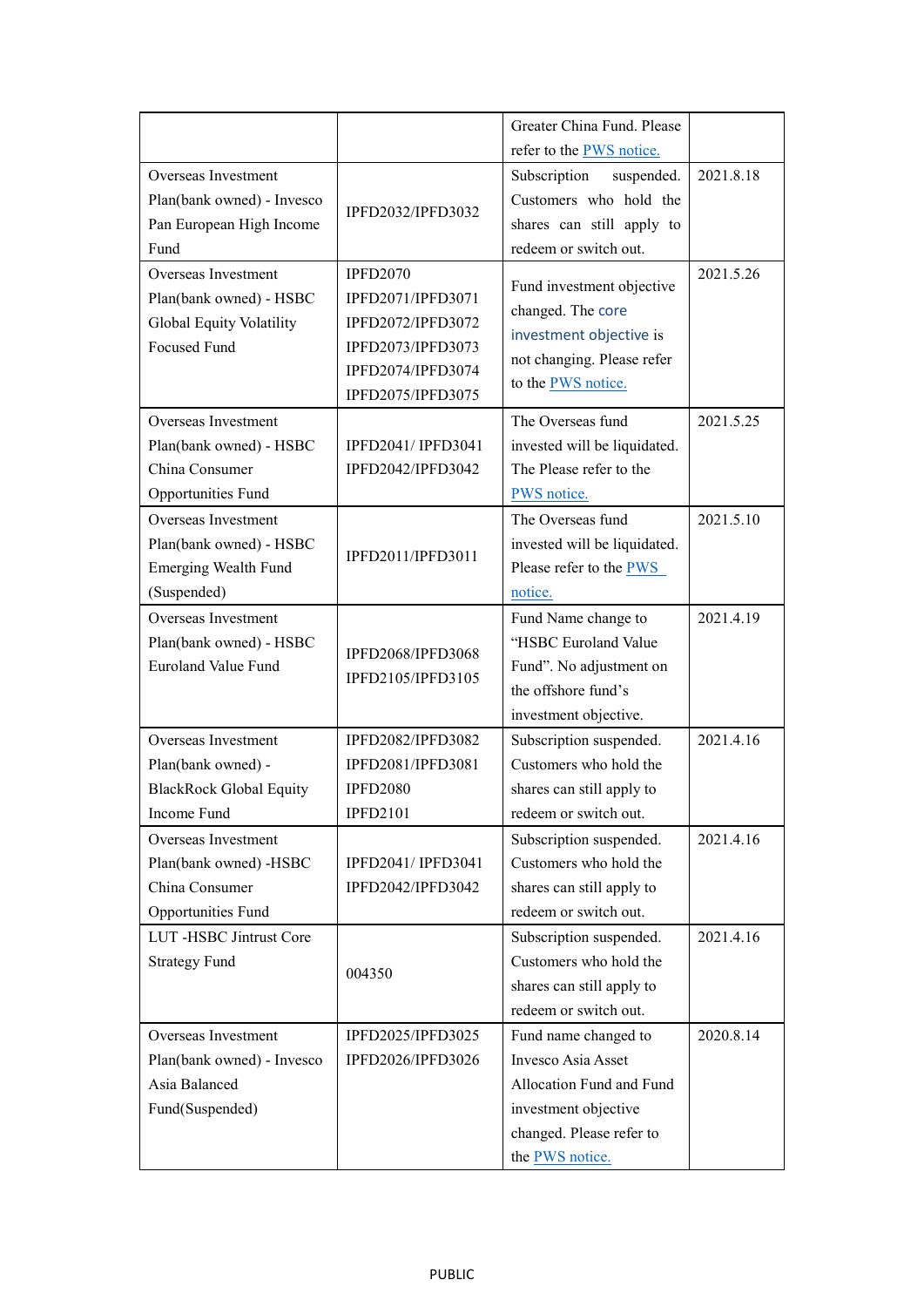|                                                 | IPFD2156/IPFD3156        |                             | 2020.9.25  |
|-------------------------------------------------|--------------------------|-----------------------------|------------|
| Overseas Investment                             | IPFD2157/IPFD3157        | Subscription is re-opened   |            |
| Plan(bank owned) -                              | IPFD2158/IPFD3158        | after previous suspension.  |            |
| <b>Blackrock China Fund</b>                     | IPFD2159/IPFD3159        |                             |            |
|                                                 |                          | The Overseas fund           | 2020.11.13 |
| Overseas Investment                             |                          | invested will receive the   |            |
|                                                 | IPFD2062/IPFD3062        | merging fund Franklin       |            |
| Plan(bank owned) -Franklin                      | IPFD2063/IPFD3063        | Select U.S. Equity Fund.    |            |
| U.S. Opportunities Fund                         |                          | Please refer to the website |            |
|                                                 |                          | notice.                     |            |
|                                                 |                          | Fund Name change to         | 2020.6.29  |
| Overseas Investment                             | <b>IPFD2227/IPFD3227</b> | "Legg Mason ClearBridge     | (Est.)     |
| Plan(bank owned) - Legg                         | <b>IPFD2228/IPFD3228</b> | Infrastructure Value Fund". |            |
| Mason RARE Infrastructure                       | IPFD2229/IPFD3229        | No adjustment on the        |            |
| Value Fund                                      | <b>IPFD2230</b>          | offshore fund's investment  |            |
|                                                 |                          | objective.                  |            |
|                                                 |                          | Subscription suspended.     | 2020.5.14  |
| Overseas Investment                             | IPFD2035/IPFD3035        | Customers who hold the      |            |
| Plan(bank owned) - HSBC                         | IPFD2036/IPFD3036        | shares can still apply to   |            |
| Asian Bond Fund                                 |                          | redeem or switch out.       |            |
| Overseas Investment                             |                          | Subscription suspended.     | 2020.5.14  |
| Plan(bank owned) - HSBC                         | IPFD2037/IPFD3037        | Customers who hold the      |            |
| Asian High Yield Bond                           | IPFD2038/IPFD3038        | shares can still apply to   |            |
| Fund                                            |                          | redeem or switch out.       |            |
| Overseas Investment                             | IPFD2001/IPFD3001        | Subscription suspended.     | 2020.4.16  |
| Plan(bank owned) - HSBC                         |                          | Customers who hold the      |            |
| Chinese Equity Fund                             |                          | shares can still apply to   |            |
|                                                 |                          | redeem or switch out.       |            |
| Overseas Investment                             | IPFD2094/IPFD3094        | The Overseas fund           | 2020.4.16  |
| Plan(bank owned) -                              |                          | invested is merged into     |            |
| Schroder Asia Pacific Cities                    |                          | Schroder Global Cities      |            |
| Real Estate Fund                                |                          | Real Estate Fund.           |            |
| Overseas Investment                             |                          | The Overseas fund           | 2020.2.21  |
| Plan(bank owned) - Invesco                      | IPFD2018/IPFD3018        | invested is merged. Please  |            |
| <b>Emerging Local Currencies</b>                | IPFD2047/IPFD3047        |                             |            |
| Debt Fund                                       |                          | refer to the notice.        |            |
| MRF-Amundi New                                  |                          | Subscription suspended.     | 2020.1.17  |
| Generation Asia Pacific                         | 968014/                  | Customers who hold the      |            |
| <b>Equity Dividend Fund</b>                     | 968015                   | shares can still apply to   |            |
|                                                 |                          | redeem.                     |            |
|                                                 |                          | Subscription suspended.     | 2020.1.17  |
| LUT - IGW SME&GEM<br>Board Selected Equity Fund | 000586                   | Customers who hold the      |            |
|                                                 |                          | shares can still apply to   |            |
|                                                 |                          | redeem or switch out.       |            |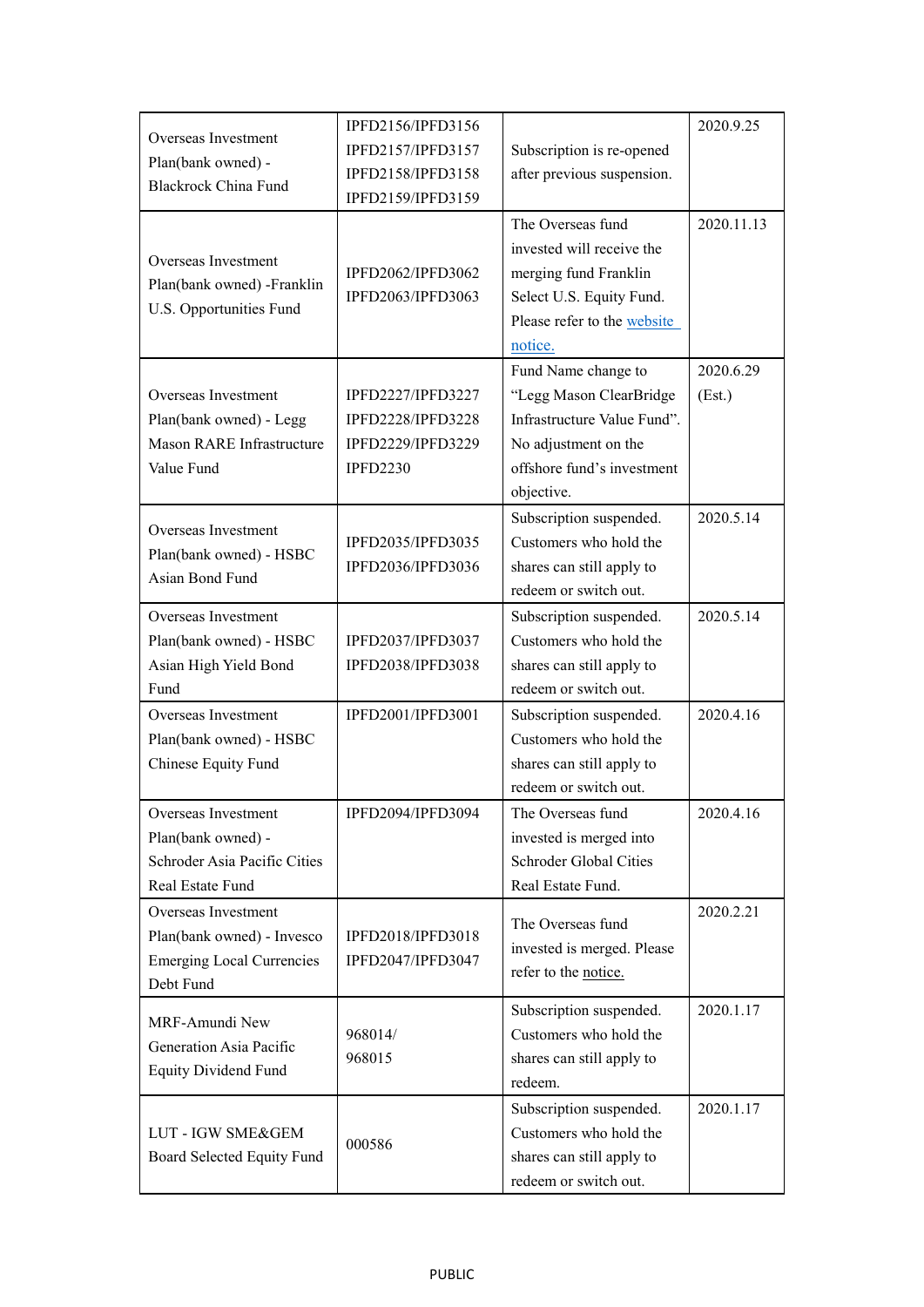|                                                |                   | Subscription suspended.    | 2020.1.17  |
|------------------------------------------------|-------------------|----------------------------|------------|
| LUT - CIFM China Multi-<br><b>Assets Fund</b>  | 373010            | Customers who hold the     |            |
|                                                |                   | shares can still apply to  |            |
|                                                |                   | redeem or switch out.      |            |
| Overseas Investment                            |                   | Subscription suspended.    | 2020.1.17  |
| Plan(bank owned) - Invesco                     | IPFD2025/IPFD3025 | Customers who hold the     |            |
| Asia Balanced Fund                             | IPFD2026/IPFD3026 | shares can still apply to  |            |
|                                                |                   | redeem or switch out.      |            |
| Overseas Investment                            |                   | Fund Name change to        | 2019.12.31 |
| Plan(bank owned) -                             |                   | "BlackRock Systematic      |            |
| <b>BlackRock Global Enhanced</b>               | IPFD2116/IPFD3116 | Global Equity High         |            |
| <b>Equity Yield Fund</b>                       | IPFD2117/IPFD3117 | Income Fund". No           |            |
|                                                | <b>IPFD2118</b>   | adjustment on the offshore |            |
|                                                |                   | fund's investment          |            |
|                                                |                   | objective.                 |            |
| Overseas Investment                            |                   | Subscription suspended.    | 2019.12.18 |
| Plan(bank owned) - Allianz                     |                   | Customers who hold the     |            |
| US High Yield Fund                             | IPFD2031/IPFD3031 | shares can still apply to  |            |
|                                                |                   | redeem or switch out.      |            |
|                                                | 006535            | Risk rating is adjusted    | 2019.      |
| LUT - Hang Seng Qianhai<br>Heng Jin Yu Li Fund |                   | from 3(Medium) to          | 11.29      |
|                                                |                   | $4(High)$ .                |            |
|                                                |                   |                            |            |
| Overseas Investment                            | IPFD2156/IPFD3156 | Subscription suspended.    | 2019.      |
| Plan(bank owned) -                             | IPFD2157/IPFD3157 | Customers who hold the     | 11.20      |
| <b>Blackrock China Fund</b>                    | IPFD2158/IPFD3158 | shares can still apply to  |            |
|                                                | IPFD2159/IPFD3159 | redeem or switch out.      |            |
|                                                | 968000            | Subscription suspended.    | 2019.      |
| MRF-JPM Asian Total                            | 968001            | Customers who hold the     | 11.1       |
| Returns Bond Fund                              | 968003            | shares can still apply to  |            |
|                                                | 968004            | redeem.                    |            |

## **Important Note:**

- 1. This summary covers changes of the following product categories from October 31, 2019 till the above update date:
	- Overseas Investment Plan-Offshore Fund (owned by the bank)
	- Local Unit Trust (LUT) (distributed by the bank)
	- MRF-Recognized HK Funds (distributed by the bank)
- 2. This summary covers, for products falling into the above categories, changes in their sales status (e.g., sales suspension/resumption, excluding sales status changes caused by holidays) and risk ratings, major changes in fund management companies (e.g., bankruptcy or liquidation of fund management companies, fund management companies' merger with or acquisition by other